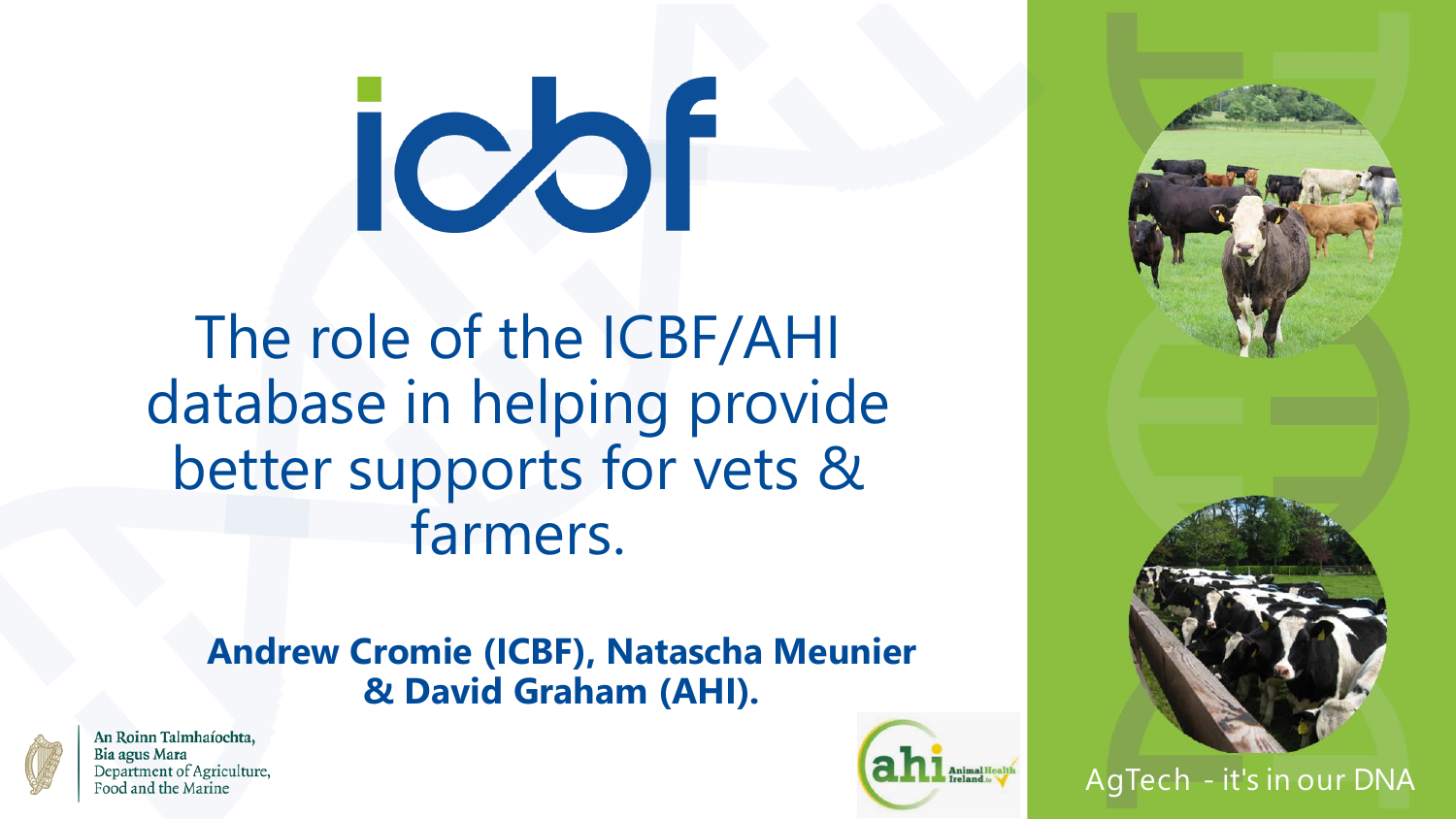# The ICBF/AHI Database.



• **ICBF's Approach => Working with partners** to build data flows, that will; (i) support our core objective (i.e., genetic gain), and in doing so, (ii) help support their service needs, e.g., AHI, vets etc.

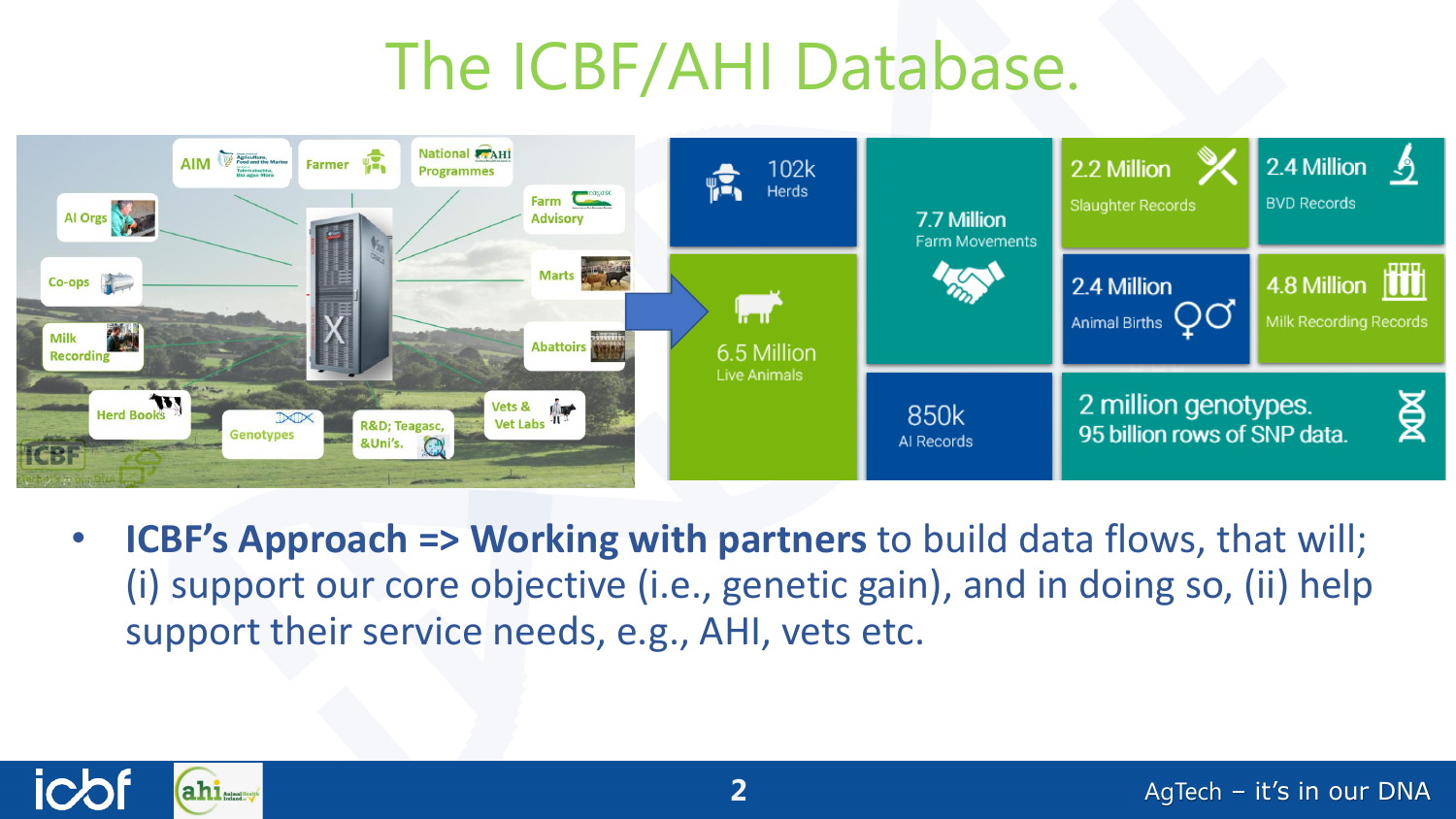## Working with partners to meet our shared objectives.



Figure 1. Liver diagnosed with liver fluke at slaughter (Source: AHI)





ahimalHealth

**Breeding for reduced liver fluke infection ICBE** 

**3**



Liver-fluke  $\Rightarrow$  a great example of working together to meet our shared objective.

• Can we build on this for the future, e.g., other traits?

Can we create win:win's for other services?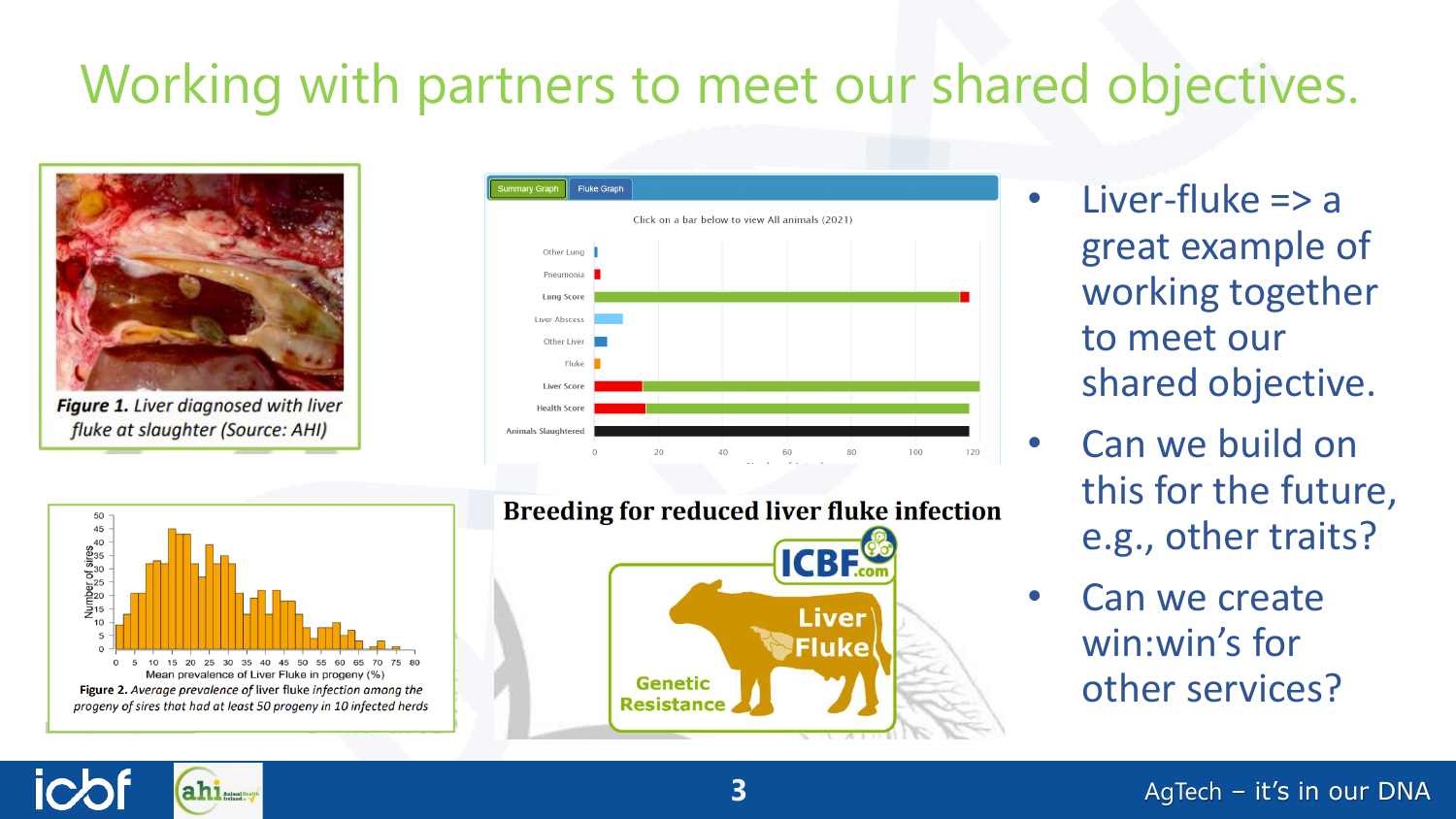## Vets; "A better work-life balance"?

#### Vet shortage: a new model of practice is needed -**Veterinary Ireland president**



**Bernie Commins** August 21, 2021 7:00 am





"Win:win"  $\Rightarrow$  Helping the transition from "call-out work" to more "planning/advising" through use of ICBF/AHI database services.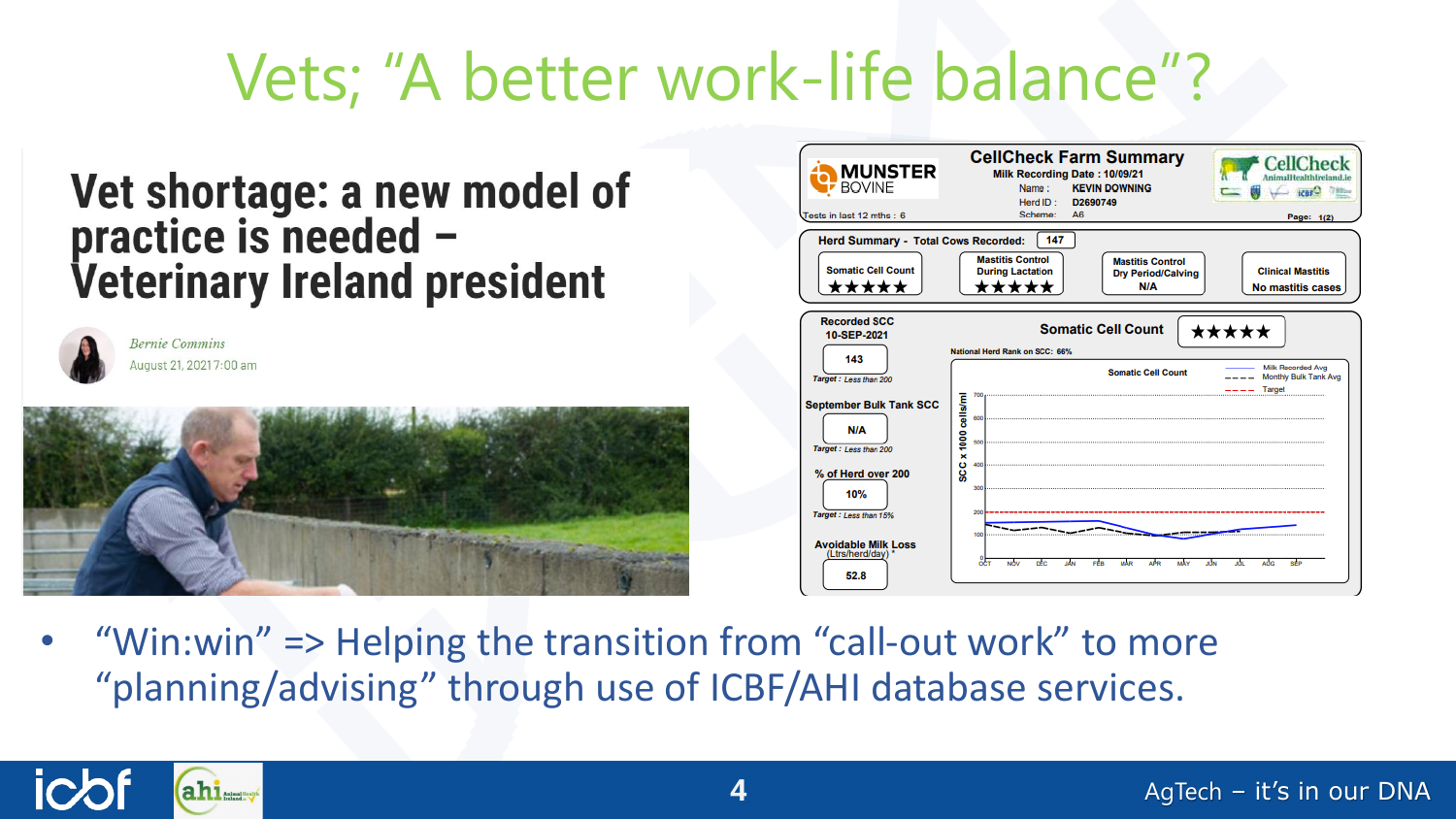### Objective of Todays Talk; How can we better use the ICBF/AHI database in provision of services to farmers.

Click on an image below to visit the relevant programme page



- **Beef Health** Check Animal Health Ireland is
- Setting the scene; what level of engagement are we seeing?
- Accessing the ICBF/AHI website for services, with a focus on specific programs.

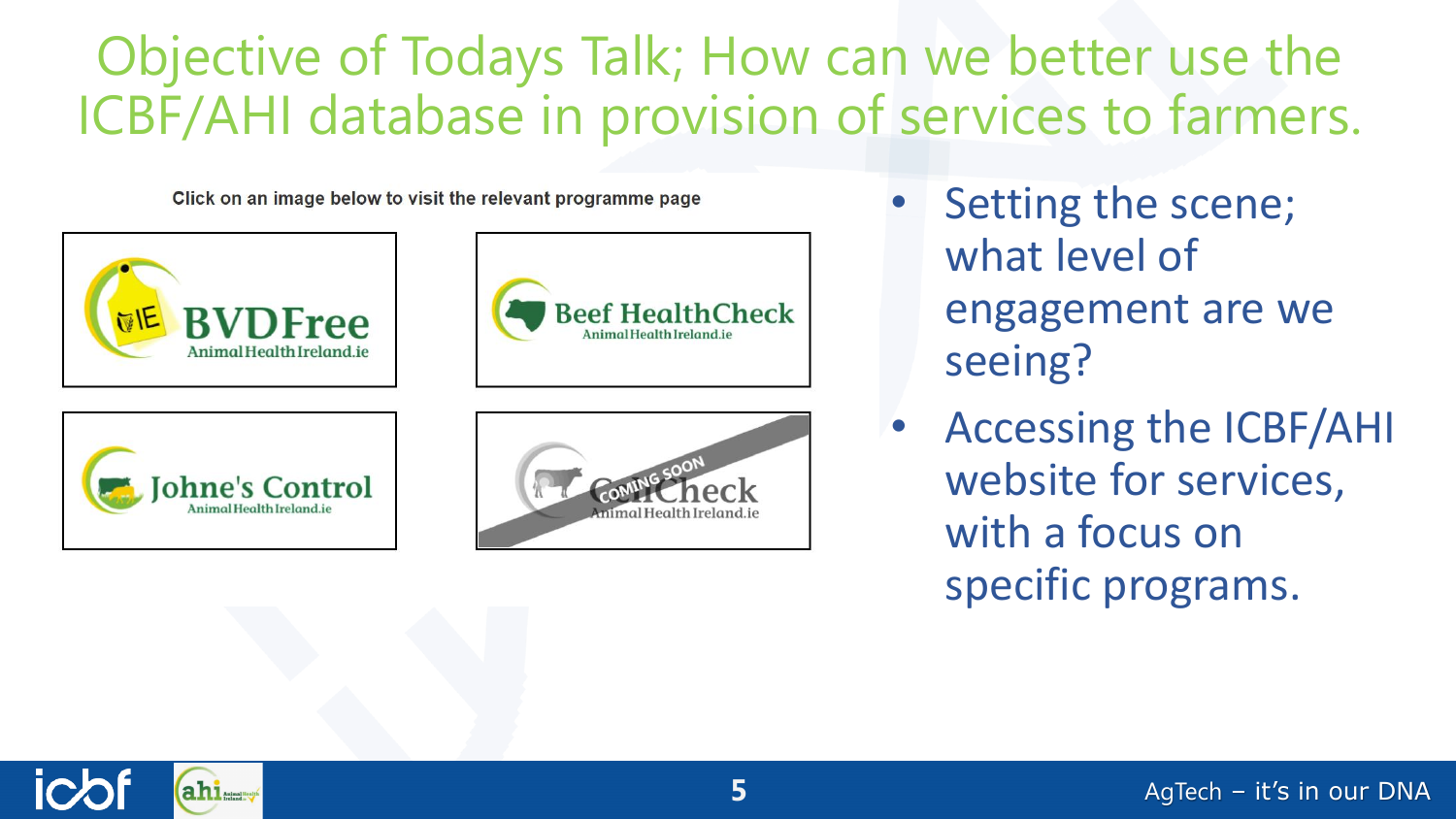## Level of Engagement with ICBF/AHI database services.

• Number of vet practices 768 • Registered on ICBF/AHI system 609 (79%) • Registered vet users 978 • Farmers client's on ICBF/AHI system 9,845 (~15%)

- At a "high level", numbers are positive (~15% of farmers "signed up" as vet clients).
- Opportunity to grow further in the future.

ahimal Health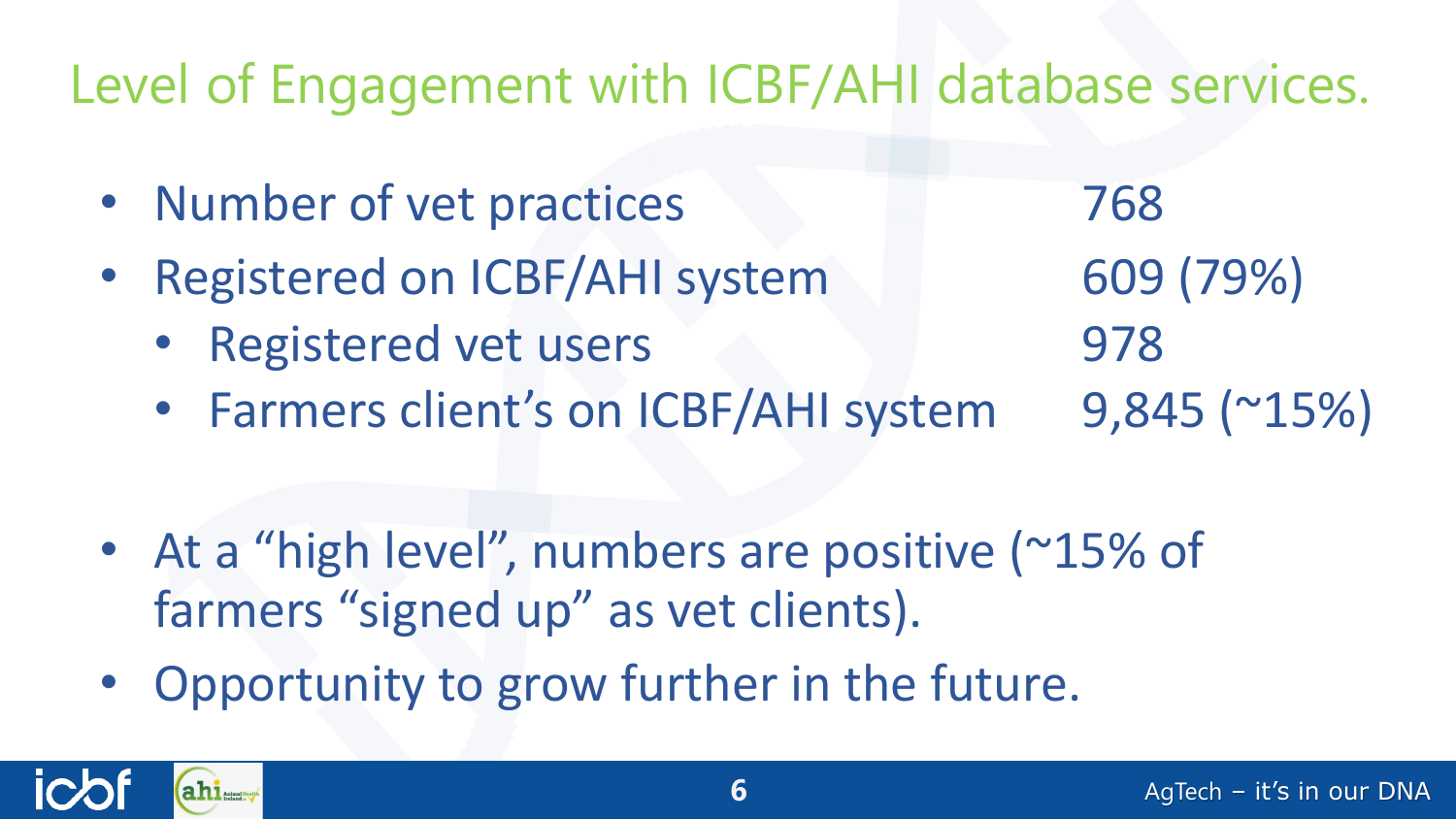# Level of Engagement; More detail

| T1. Summary of level of veterinary engagement with ICBF/AHI digital services.                                                                             |     |                                                                       |       |                |  |  |
|-----------------------------------------------------------------------------------------------------------------------------------------------------------|-----|-----------------------------------------------------------------------|-------|----------------|--|--|
| Level of engagement   Vet practices   Registered users   Farmer clients   Total engagements                                                               |     |                                                                       |       |                |  |  |
| <b>ALL Herds</b>                                                                                                                                          | 608 | 978                                                                   | 9,845 | 19,727         |  |  |
| - Very high (>100)                                                                                                                                        | 43  | <b>187</b>                                                            | 3,022 | 14,961         |  |  |
| - High (50-100)                                                                                                                                           | 32  | 61                                                                    | 900   | 2,385          |  |  |
| - Average (20-50)                                                                                                                                         | 42  | 85                                                                    | 1,284 | 1,296          |  |  |
| $-$ Low (10-20)                                                                                                                                           | 50  | 82                                                                    | 1,151 | 759            |  |  |
| - Very low (1-10)                                                                                                                                         | 82  | 121                                                                   | 1,473 | 326            |  |  |
| - Zero                                                                                                                                                    | 359 | 442                                                                   | 2,015 | $\overline{0}$ |  |  |
| Some practices are clearly finding a "new way of working".<br>$\bullet$<br>$\bullet$<br>• Is something that you would be interested in for your practice? |     | 70 clients registered for digital services & 5 engagements/farm/year. |       |                |  |  |

- Some practices are clearly finding a "new way of working".
	- 70 clients registered for digital services & 5 engagements/farm/year.
- 

ahi